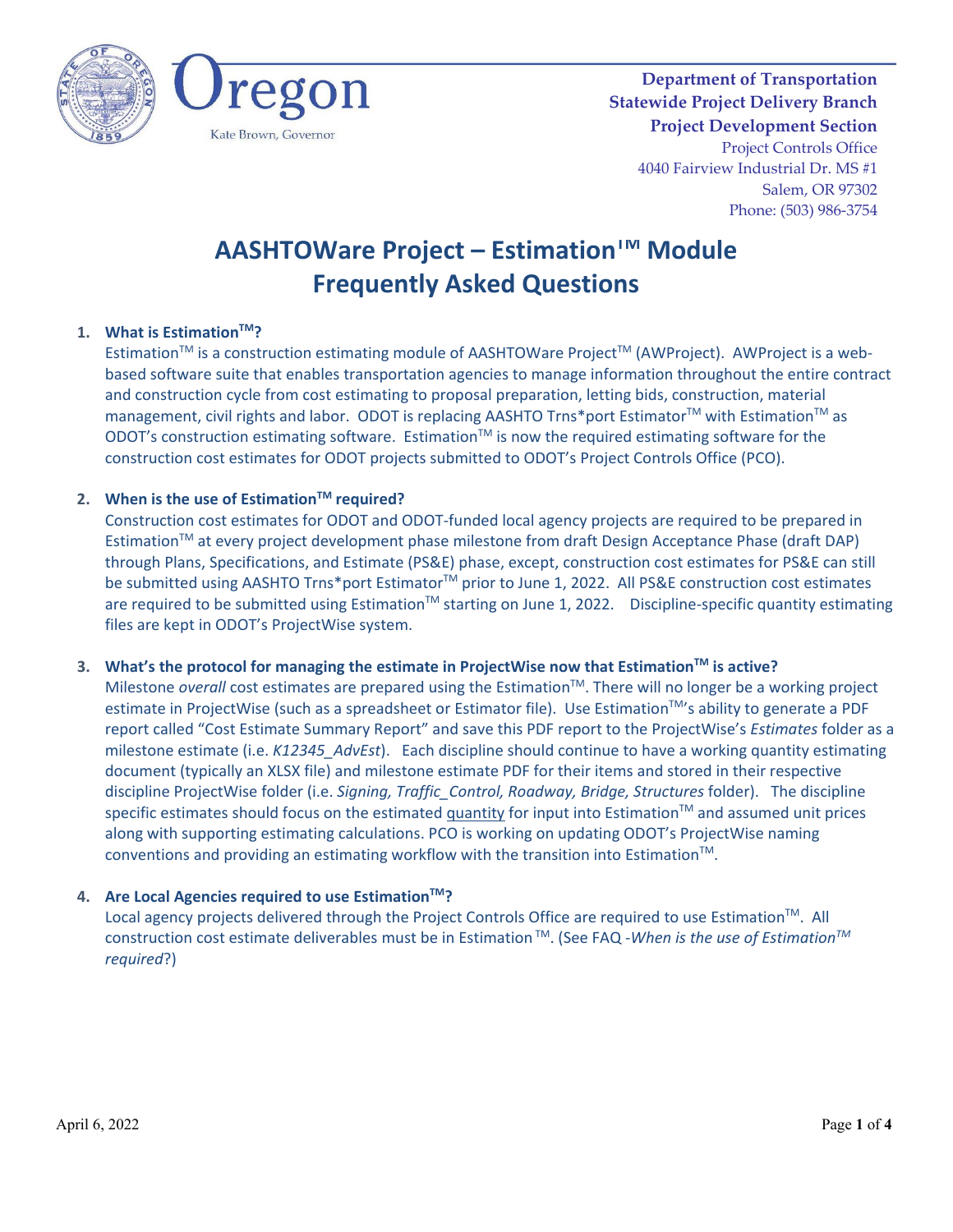# **5. Who is required to be certified in Estimation<sup>™?</sup>**

Anyone who prepares construction cost estimates for ODOT projects is required to get certified in Estimation $TM$ . PCO will grant access to Estimation™ after users attend a training class and pass an exam. Transportation Project Managers (TPM)/Resident Engineers – Consultant Projects (RE-CP) are not required to be certified. PCO recommends they go through the training in order to understand how Estimation<sup>TM</sup> works and be able to review any related deliverables.

# **6. How do I get certified in EstimationTM?**

Certification consists of a two-step process available for ODOT and consultant users.

- 1. Complete the self-guided training curriculum in Workday. The curriculum consists of 6 modules that take 15-20 minutes each to complete. Course: ODOT - ENG - AWProject Estimation
- 2. Attend the certification class taught by the PCO Estimators and pass the exam. Course: ODOT ENG [AWProject Estimation – Estimation Certification – Virtual](https://wd5.myworkday.com/oregon/learning/course/1451fb821ebb01c6f4c50f06be00202f?type=9882927d138b100019b6a2df1a46018b)

#### **7.** What do consultants need in order to use Estimation™?

- a) Get certified in Estimation<sup>™</sup>.
	- a. Note: Consultants must have a ProjectWise account and associated log-in credentials to login into Estimation<sup>TM</sup>. For a [ProjectWise](https://www.oregon.gov/odot/Business/Pages/ProjectWise.aspx) account, follow instructions at ProjectWise page.
- b) Complete the **AASHTOWare External User Access Agreement**
- c) Receive a notice to proceed for a project under contract
- d) Ensure Estimation™ exhibit is in the contract. Procurement added Estimation exhibit to all price agreements.
- e) Ask for permission to Estimation™ by contacting [AWPAdmin@odot.state.or.us.](mailto:AWPAdmin@odot.state.or.us)
- **8. I have a consultant of a consultant, "Sub-Consultant," performing the estimating duties on the project, how do they get access to the project estimates?**

The prime consultant will have access to the "Project Level" of EstimationTM**.** The prime consultant will have to create the construction cost estimate from the default profile and add the Sub-Consultant to the vendor access role at the cost estimate level.

#### 9. The consultant can't access the project in Estimation<sup>™</sup>. What is the issue?

Consultants must be given vendor access in Estimation™. Contact the [System Administrator](mailto:AWPAdmin@odot.state.or.us) for access.

#### **10. What resources are there for Estimation<sup>™?</sup>**

Along with the training in Workday Learning and the certification class (see FAQ - *How do I get certified in EstimationTM*?), quick reference guides are provided on the [ODOT's AASHTOWare Estimation](https://www.oregon.gov/odot/Business/Pages/AW-Estimation.aspx) web page. The quick reference guides are similar to the self-guided training modules in Workday Learning. Users may practice using AWProject Estimation in the test environment. There is a test environment fo[r ODOT users](https://wtdotwebl30.odot.state.or.us:9000/) and [Non-ODOT](https://ordotawptest.odot.state.or.us:9000/) users. Users of the test environment must login with their ProjectWise log-in credentials. Contact the PCO estimators for help by emailing the [Cost Estimating Team.](mailto:ODOTCostEstimating@odot.state.or.us)

# **11. How does the PCO support the regions who use existing staff or new staff to perform project cost estimating work?**

The PCO leads a statewide estimating peer group including representatives from each region. Each peer group member is the point of contact for answering questions and providing region support. The PCO supports and supplements the peer group members' efforts.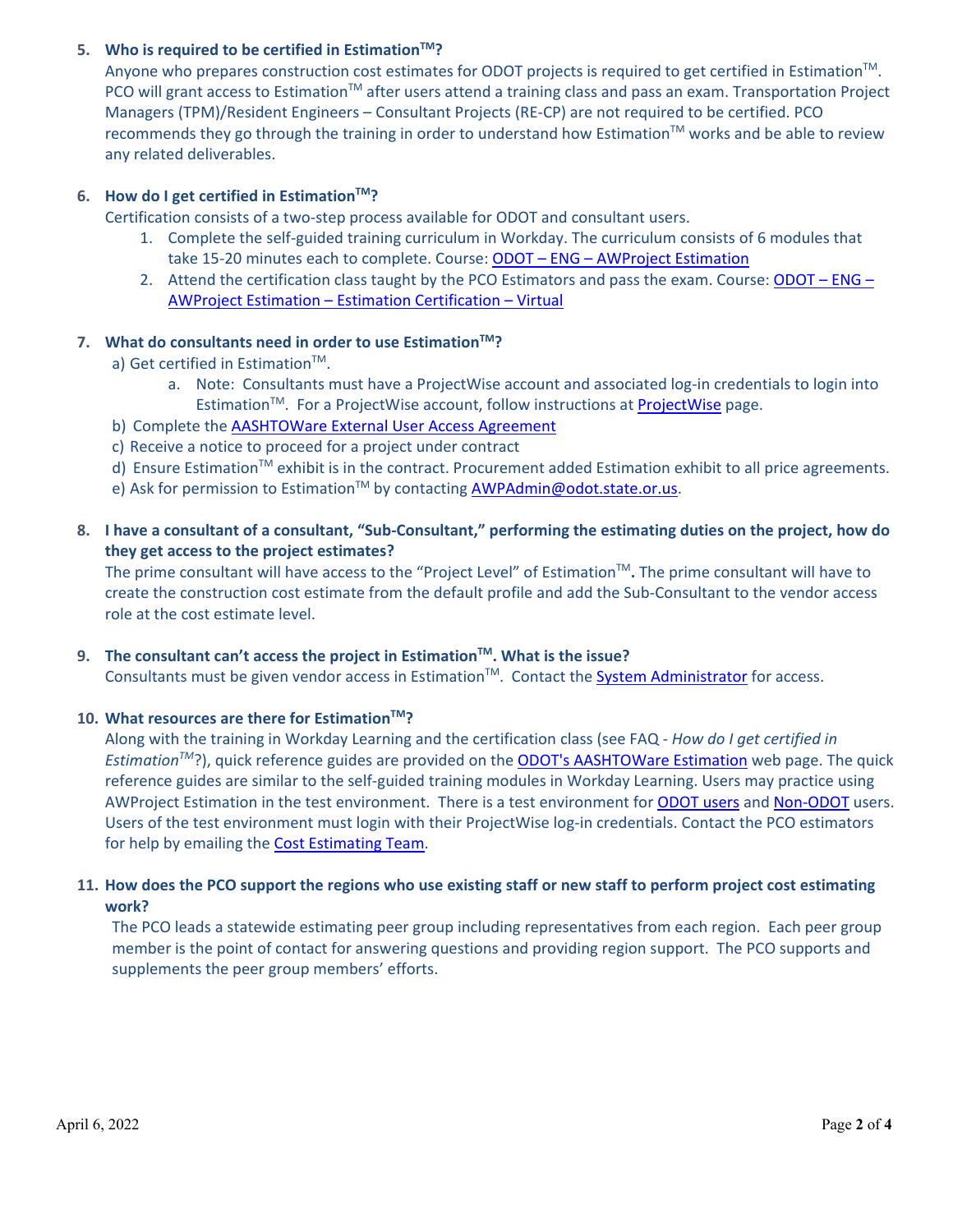# **12. In EstimationTM, why are we creating a new estimate from the** *default template***? The** *default template* **always has bid items that I don't need.**

Using a default template is much like using the skeleton file and catalogs that were previously used in Trns\*port EstimatorTM. The default template does many things other than load default bid items, such as setting up your regression models. It is also important to look at all anticipated items that are listed in the default template to ensure the team is not missing any anticipated costs that could be associated with the project. Delete any unnecessary bid items.

# **13. Does EstimationTM need to have current catalogs and skeleton files like Trns\*Port EstimatorTM?**

Estimation<sup>TM</sup> is embedded within an actively managed database and does not need catalogs and/or skeleton files downloaded. If you build an estimate with an obsolete bid item, Estimation™ will notify you of obsolete items via error messages at your next milestone.

# **14. Is the regression model based off of Statewide bid item history like Trns\*Port EstimatorTM?**

Trns\*Port Estimator™ used a straight linear regression based off of statewide bid item history. Estimation™ uses the same data but it is actively updating as bids are received. Estimation™ also refines the model based on the county and region attributes of the project's location. The user can further refine the default regression model with user filter tools to run models based on project type, highway type, and date ranges.

# **15. ODOT used to provide average bid item prices on the PCO website. Is this information still being provided?**  Yes, se[e https://www.oregon.gov/odot/Business/Pages/average\\_bid\\_item\\_prices.aspx.](https://www.oregon.gov/odot/Business/Pages/average_bid_item_prices.aspx)

**16. EstimationTM now has a section for inflation. How is inflation calculated and why is it in EstimationTM?**  Inflation is currently being estimated outside of Estimation™ and then entered into Estimation™ as a lump sum non-bid cost. Inflation- Escalation parameters are key components to developing a robust construction cost estimate. ODOT is following the DAS recommendations on inflation rates as a standard. Region tech centers may choose to increase those rates to reflect current and localized market trends. We are capturing this data in Estimation $TM$  as a repository to ensure teams are considering market risk in conjunction with the project delivery schedule. Make sure that the contingency percentage being used is not accounting for inflation if the inflation factor is already assigned in the estimate.

# **17. During EstimationTM trainings, Preliminary Engineering was entered into estimates. Since PE is a separate phase from the construction phase why were we making this a part of the estimate?**

Initially, PCO hoped to demonstrate how projects could input their PE budget in Estimation<sup>™</sup> as a nonconstruction cost to keep as a repository of the PE value in a unified data source. This would occur when Estimation™ would be used during project scoping. However this instruction caused some confusion and regions are not practicing inputting PE into their Estimation™ estimates during project development because PE budget is not required to be put into construction cost estimates. The input of PE budget was removed from training instructions starting in April 2022. PCO expects that Estimation™ will eventually be part of developing project estimates during scoping and that PE budgets will be evaluated using Estimation™ and be entered into Estimation $TM$  at that time.

# **18. We used to have to export MS Excel files from Trns\*port EstimatorTM to process the FUEL STEEL COW SCHEDULE PROGRAM. Do we still need to export files?**

The Fuel, Steel, COW, Schedule program is still a required deliverable, however the program has changed to accept exported data from EstimationTM. To do this, access the cost estimate in EstimationTM and under *Reports* on the row action menu, there is a report called "CE External Apps Spreadsheet – COW,Escal". This report exports the estimate data to MS Excel file for you to import into the Estimation version of the Fuel, Steel, COW, Schedule program [link](https://www.oregon.gov/odot/Business/Estimating/FSCOW.zip) . Bid item attribute data such as fuel category, production rates, steel escalation qualifiers, and class of work will be exported with each bid item. This will ensure all bid item attributes are up to date.